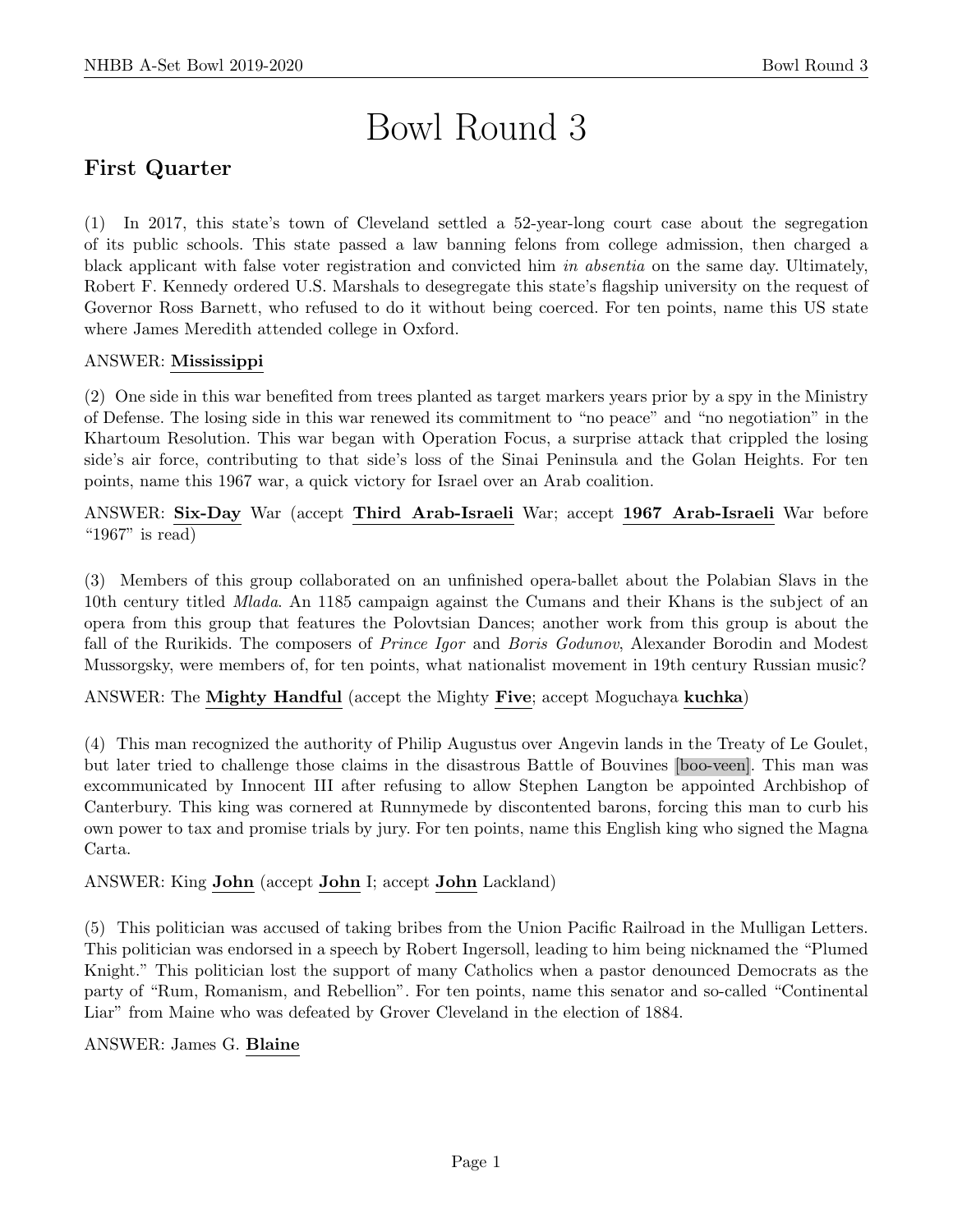(6) This author described his annoyance with police calling him "Joe" in his autobiographical memoir Joseph Anton, named for his pseudonym. A novel by this author depicts Muhammad's early followers alongside stories about Jibreel Farishta and Saladin Chamcha. 2019's Quichotte was written by, for ten points, what British-Indian novelist who became the subject of a fatwa from Ayatollah Khomeini for his novel The Satanic Verses?

# ANSWER: Salman Rushdie

(7) A king of this location was believed to have invented the chariot to hide his serpentine feet. Ericthonius ruled this location, as did another serpent-legged king named Cecrops, who judged an olive tree to be better than a salt water spring. Another king of this city died when his son returned with black sails on his boat after slaying the Minotaur. The mythological figures Theseus and Aegeus ruled, for ten points, what ancient Greek city whose origin myth includes Poseidon losing a contest to be its namesake?

# ANSWER: Athens (accept Attica before "city" is read)

(8) Participants in this event were captured at Arthur Allen's home, which became known as its leader's "Castle." This event was sparked by a Doeg raid on the farm of Thomas Matthews. The namesake of this event issued a Declaration of the People and massacred the Occoneechee people. John Ingram replaced the leader of this event after he died of dysentery. Governor William Berkley hung 23 men for participation in, for ten points, what 1676 rebellion that led to the burning of Jamestown?

#### ANSWER: Bacon's Rebellion

(9) This man's namesake stand was a cast iron base used to keep his subject still. This man, who depicted an elderly Andrew Jackson at his estate and created portraits of Edgar Allan Poe, used the albumen print technique after originally working with daguerreotypes. Ulysses S. Grant places his hand on a tree in a work by, for ten points, what artist whose exhibition The Dead of Antietam displayed the gruesome nature of the Civil War via photography?

# ANSWER: Mathew Brady

(10) This man signaled his newfound status by changing his last name to include "Novyi." Enemies of this man accused him of joining the Khlysty sect. This man was lured into the Moika Palace on the night of his downfall, and when he drank Felix Yusupov's cyanide-laced wine without any effect, he was shot three times. This man had gained royal influence due to his apparent ability to stop the bleeding of Alexei, the hemophiliac heir of the tsar. For ten points, name this Russian mystic who advised Nicholas II.

# ANSWER: Grigori Rasputin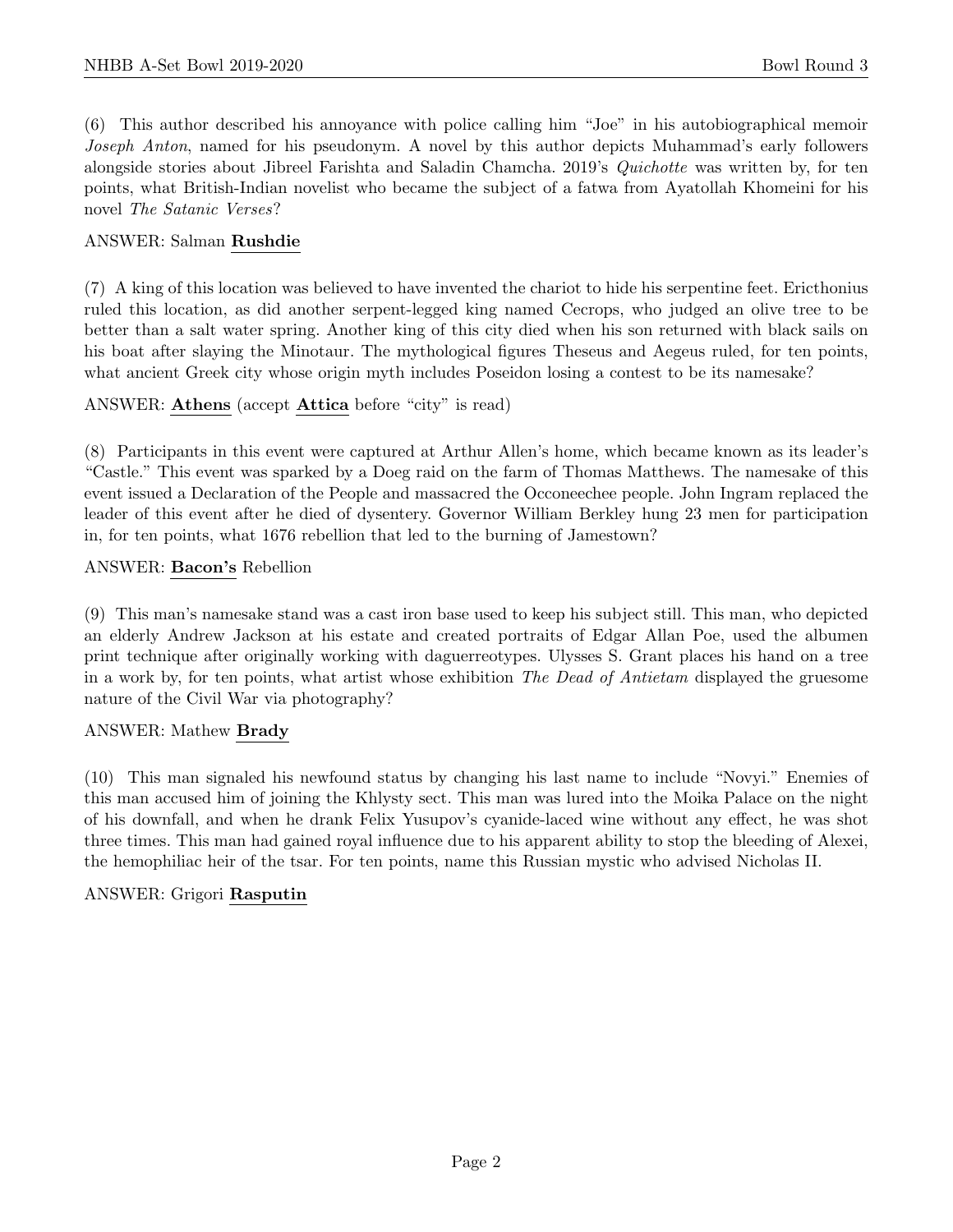# Second Quarter

(1) One of these events probably killed Union soldier Boston Corbett, the man who shot John Wilkes Booth. Wisconsin's Green Island Lighthouse had to be kept on during the day during one of these events that may have been caused by fragments of Comet Biela. Peshtigo was struck by one of these events on the same day that one began on DeKoven Street, possibly after a cow kicked over a lantern. For ten points, name this type of natural disaster that destroyed thousands of wooden houses in Chicago in 1871.

ANSWER: fires (accept additional information, like the Great Peshtigo Fire or Great Chicago Fire)

BONUS: According to an anti-Irish legend, the Great Chicago Fire began when this woman's cow kicked over a lantern.

# ANSWER: Catherine O'Leary (accept Mrs. O'Leary)

(2) This empire used the paiza seal to indicate officials authorized to use the stations of the Yam supply route. This empire conquered the Kingdom of Dali and installed a local governor known as a Tusi [tu-szu]. This empire was betrayed by its vassal, the Western Xia, and it finished one conquest at the Battle of Yamen on the Pearl River Delta. After crossing the Yangtze, this empire was able to defeat the Southern Song Dynasty. For ten points, name this empire that conquered China under the rule of Genghis and Kublai Khan.

# ANSWER: Mongol Empire

BONUS: In Russia, the Yam system survived the fall of this khanate, an offshoot of the Mongol Empire that was founded by Batu Khan in 1242.

# ANSWER: Golden Horde (accept Ulug Ulus; accept Kipchak Khanate; accept Ulus of Jochi)

(3) This man created the Bureau of Indian Affairs while serving as Secretary of War under James Monroe. This man, who became Secretary of State after the USS Princeton disaster, declared slavery to be a "positive good" in an 1837 Senate speech. The Tariff of Abominations was vehemently opposed by this author of the South Carolina Exposition and Protest. For ten points, name this member of the Great Triumvirate who often stood for states' rights in the Senate.

# ANSWER: John C. Calhoun

BONUS: The Tariff of Abominations produced this crisis, which centered on whether or not states could choose to ignore federal law.

# ANSWER: Nullification crisis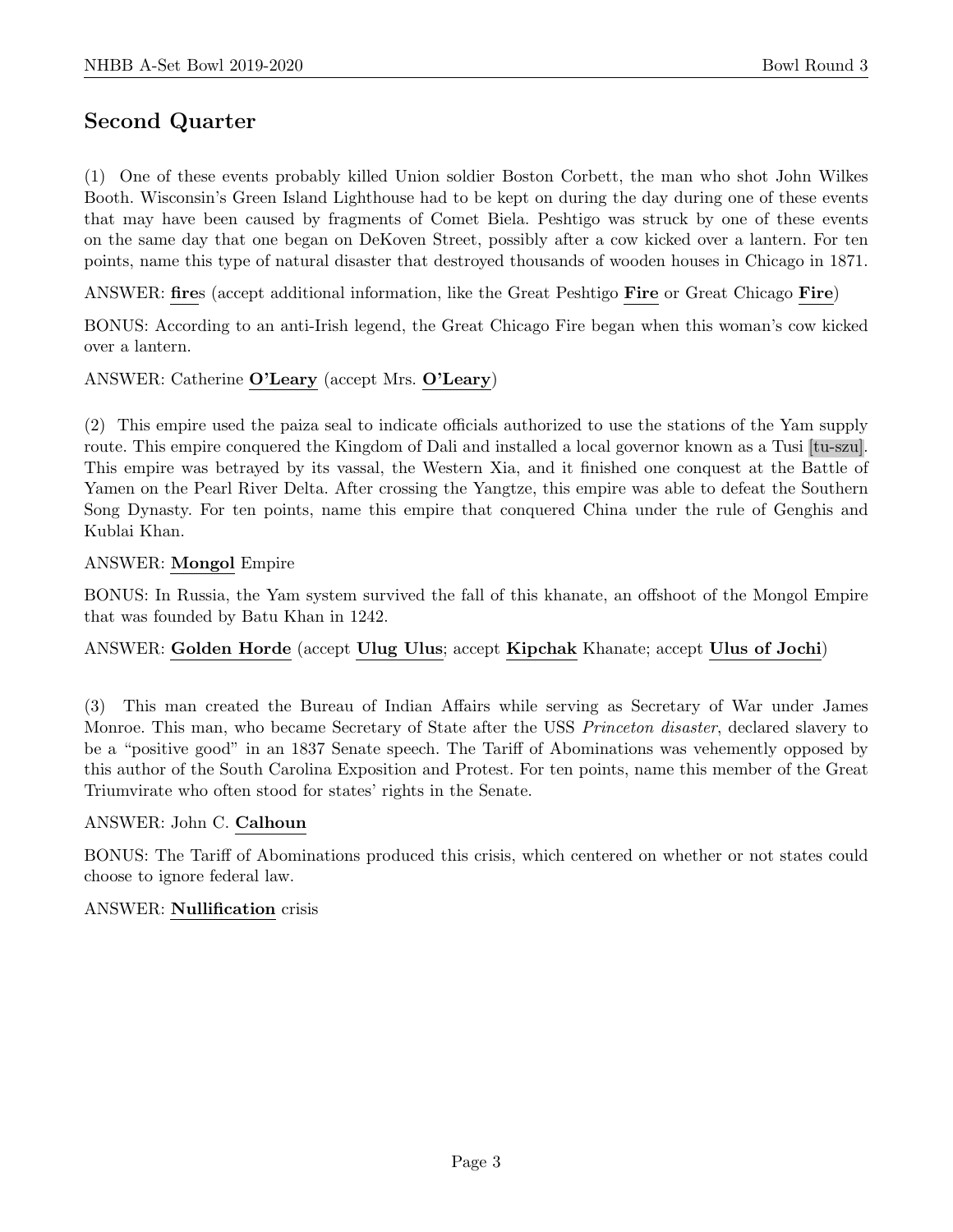(4) Cecile Renault attempted to assassinate this man and smiled at her execution. This man's downfall came after Joseph Fouché managed to rally support against the Law of 22 Prairial. This man, who attempted to create a Deist religion known as the Cult of the Supreme Being, was called the "incorruptible." The Thermidorian Reaction against this man ended with his beheading. For ten points, name this leader of the Committee of Public Safety during the Reign of Terror in the French Revolution.

#### ANSWER: Maximilien Robespierre

BONUS: Robespierre's Cult of the Supreme Being was meant to replace an atheistic "Cult of" this enlightenment concept that was promoted by people like Jacques Hébert.

#### ANSWER: Cult of Reason

(5) Description acceptable. During this conflict, panic broke out after John Feeks was killed above a watching crowd. During this conflict, engineer Harold Brown campaigned against a "danger from sudden deaths" by killing dogs in public. Anachronistic claims place the death of Topsy the Elephant during this conflict, in which one side lobbied to have the other side carry out the first execution by electric chair. For ten points, name this late 19th century "war" over the marketplace for electric power that was "lost" by Thomas Edison's DC technology.

ANSWER: War of the Currents (accept Battle of the Currents; accept descriptions of the competition between AC and DC power, alternating and direct current electricity, etc.; prompt on general answers like "power" or "electricity" before mentioned)

BONUS: During the War of the Currents, Harold Brown challenged this advocate of AC power to a "duel" in which each would be shocked by increasing amounts of their preferred form of electricity; the first to quit would have lost, but this inventor of the air brake declined the duel.

# ANSWER: George Westinghouse

(6) This city was founded after William Blaxton allowed settlers to encroach on his land for potable water. The nearby Beacon Hill led this city to be known as Trimountaine in its early days. This city was the site of the Antinomian heresy, which led to the banishment of Anne Hutchinson. Puritans aboard the Arbella founded this city shortly after signing the Cambridge Agreement. For ten points, name this preeminent city of colonial Massachusetts.

# ANSWER: Boston

BONUS: This Puritan minister gave the "Model of Christian Charity" sermon on board the Arbella en route to the Massachusetts Bay Colony.

#### ANSWER: John Winthrop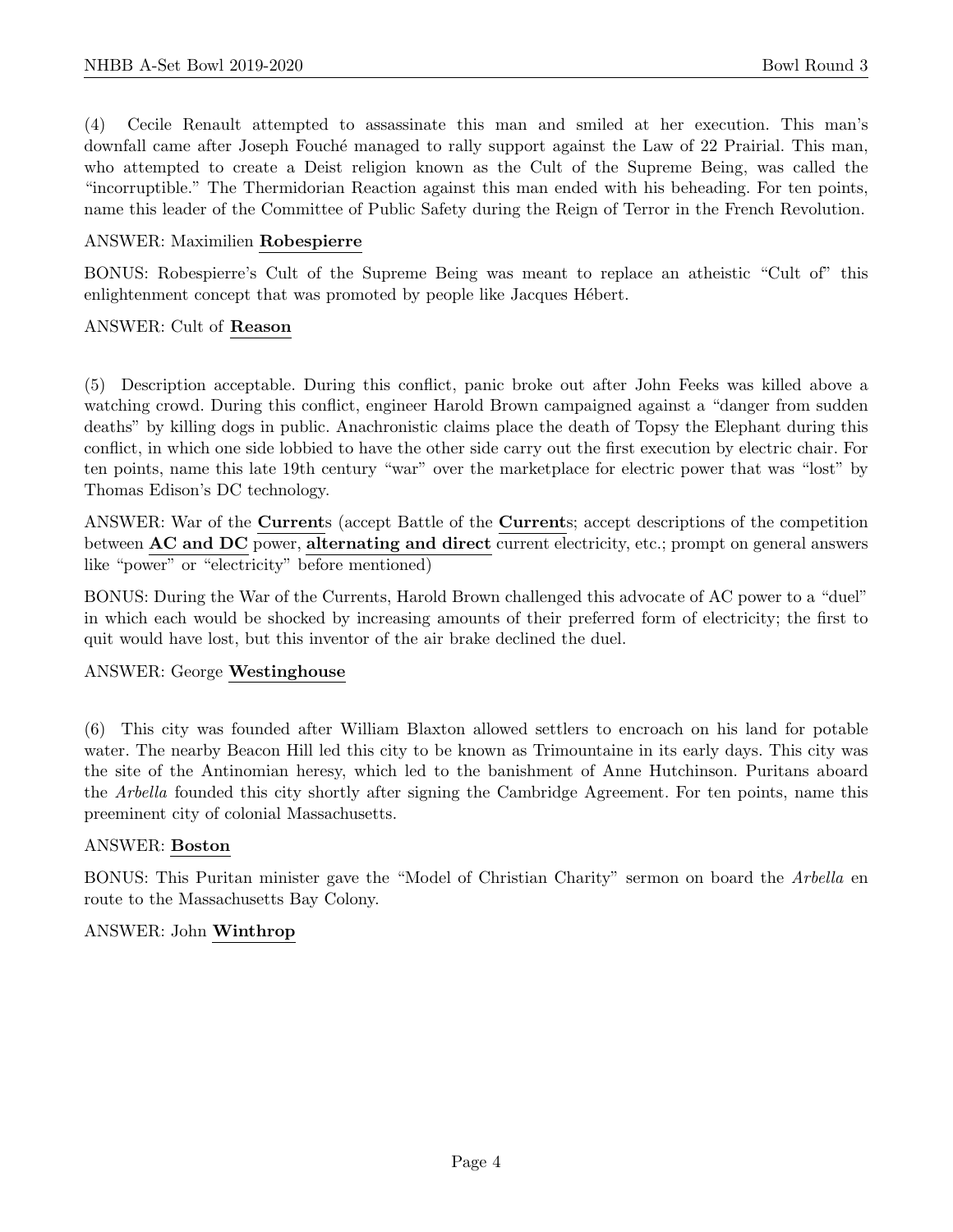(7) Generals for this city included Sebastiano Venier and Agostino Barbargio, who both fought against the Ottomans in the Battle of Lepanto. The word "ghetto" originated from this city, which was attacked by Pope Julius II's League of Cambrai. A ring was annually dropped into the water in this city's Marriage of the Sea ceremony, which was overseen by its doge. For ten points, name this "Most Serene Republic," an Italian city-state known for its many canals.

# ANSWER: Venice

BONUS: This blind doge led Venice from 1192 to 1205. His forces were excommunicated because they sacked Zara, even before they attacked Constantinople.

# ANSWER: Enrico Dandolo

(8) In 2004, Dorval Airport was renamed to honor this leader, whose government supported the construction of Mirabel Airport in the 1970s in the hopes of phasing out Dorval. This leader signed the Official Languages Act, which supported both English and French in federal government services; that act was signed a year after this man succeeded Lester Pearson. This man served as Prime Minister for over 15 years, the third longest tenure in Canadian history. For ten points, name this Canadian politician, the father of modern Prime Minister Justin.

# ANSWER: Pierre Trudeau

BONUS: Mirabel International Airport served this major Canadian city for nearly 30 years before transitioning into a cargo-only airport in 2004. Mirabel was unpopular because it is a decidedly long drive away from the island in the Saint Lawrence River on which this city was built.

# ANSWER: Montreal

# Third Quarter

The categories are  $\dots$ 

- 1. The Alamo
- 2. The Start of World War II
- 3. Philippines Independence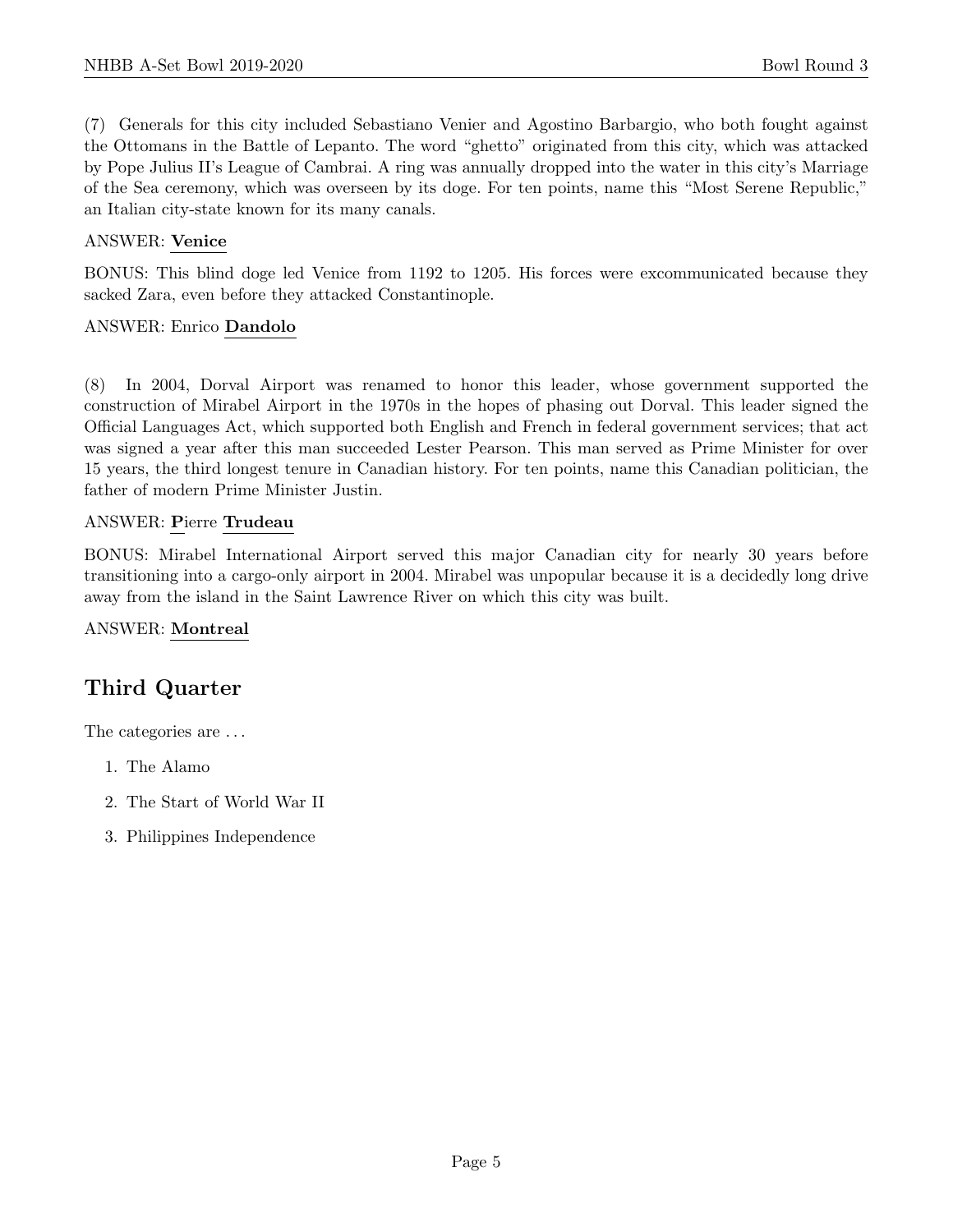# The Alamo

Name the...

(1) Modern US state where the Battle of the Alamo took place.

# ANSWER: Texas

(2) City in that state that includes the Alamo.

# ANSWER: San Antonio

(3) Mexican general who led the attack on the Alamo.

ANSWER: Antonio Lopez de Santa Anna (accept Antonio de Padua Maria Severino Lopez de Santa Anna y Perez de Lebron)

(4) "King of the Wild Frontier" and former Tennessee politician who died at the Alamo.

# ANSWER: Davy Crockett

(5) Pioneer and knifeman who fought despite being bedridden at the Alamo.

# ANSWER: James Bowie

(6) Author of the "Victory or Death" letter who died at the Alamo.

# ANSWER: William Travis

(7) Woman who confirmed several legendary details about the Alamo after surviving with her daughter Angelina.

# ANSWER: Susanna Dickinson

(8) So-called "coward of the Alamo," supposedly the only man to choose to leave before fighting broke out.

ANSWER: Louis "Moses" Rose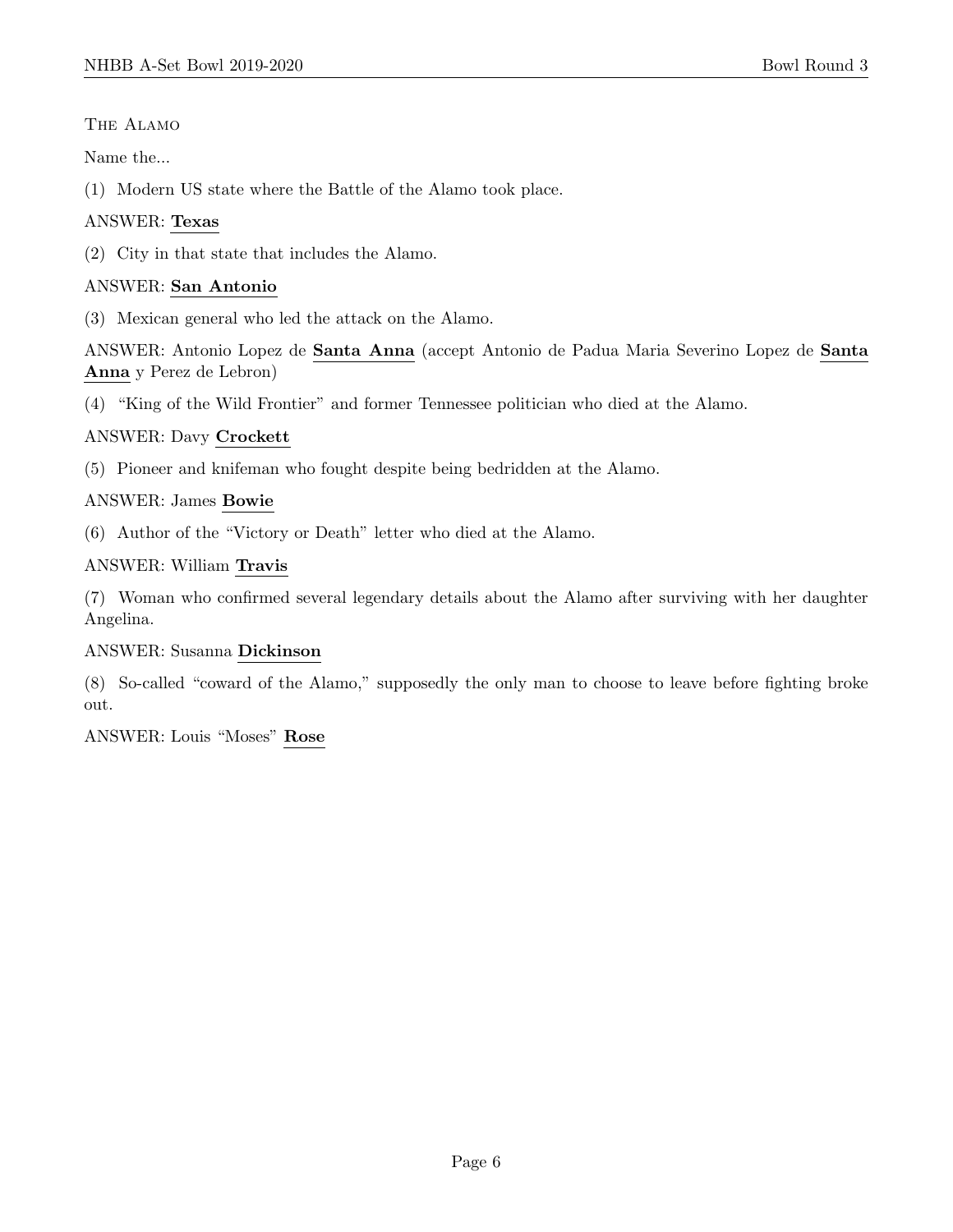The Start of World War II

Name the...

(1) Strategy of "lightning war" used by Nazi Germany in its opening invasions.

# ANSWER: blitzkrieg

(2) Country that was invaded by the Nazis to start the war after the Gleiwitz incident.

# ANSWER: Poland

(3) Date on which that invasion began.

ANSWER: September 1, 1939 (prompt on partial answers)

(4) Neutrality pact between the Soviets and Nazis that was secretly signed a week before that invasion.

#### ANSWER: Molotov-von Ribbentrop Pact

(5) Defensive line built by the French in the 1930s to buy time for mobilization; it was weak along the Ardennes, which the Nazis exploited.

#### ANSWER: Maginot Line

(6) War between the Soviets and Finland in the opening months of World War II, followed by the Continuation War.

#### ANSWER: Winter War

(7) Term for the first eight months of the war which were, except for a brief French invasion into southwestern Germany, mostly quiet on the western front.

# ANSWER: Phony War (accept Sitzkrieg)

(8) That brief French offensive, which was aborted after the Nazis quickly closed the eastern front.

# ANSWER: Saar Offensive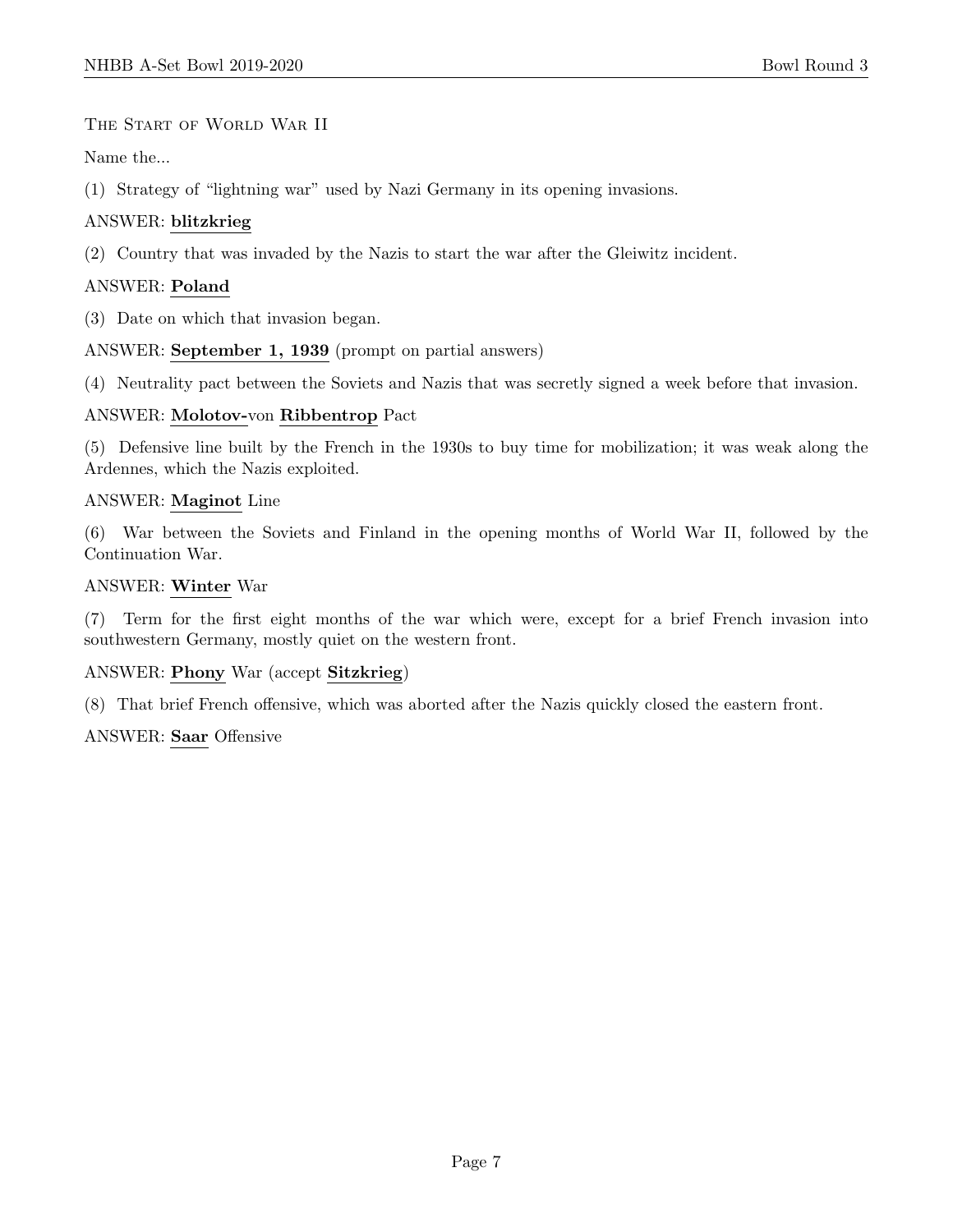Philippines Independence

Name the...

(1) European country from which the Philippines declared its independence in 1898.

# ANSWER: Spain

(2) Non-European country that gained the Philippines from that country and controlled it until 1946.

ANSWER: United States of America (accept USA; accept America)

(3) 1946 treaty, signed in the Philippine capital, granting independence.

# ANSWER: Treaty of Manila

(4) First civilian governor of the Philippines, serving from 1901 to 1903; he later served as President.

# ANSWER: William Howard Taft

(5) Revolutionary republic, named for a Philippine language, that fought for independence.

# ANSWER: Tagalog Republic

(6) Revolutionary who served as first President of the Philippines.

# ANSWER: Emilio Aguinaldo

(7) Muslim-majority ethnic group that fought a fourteen-year insurgency in the southern Philippines.

ANSWER: Moro people (accept Moro Rebellion, Insurgency, etc.)

(8) Secret independence movement that formed after José Rizal was exiled.

# ANSWER: Katipunan (accept Kataas-taasang, Kagalang-galangang Katipunan; accept KKK)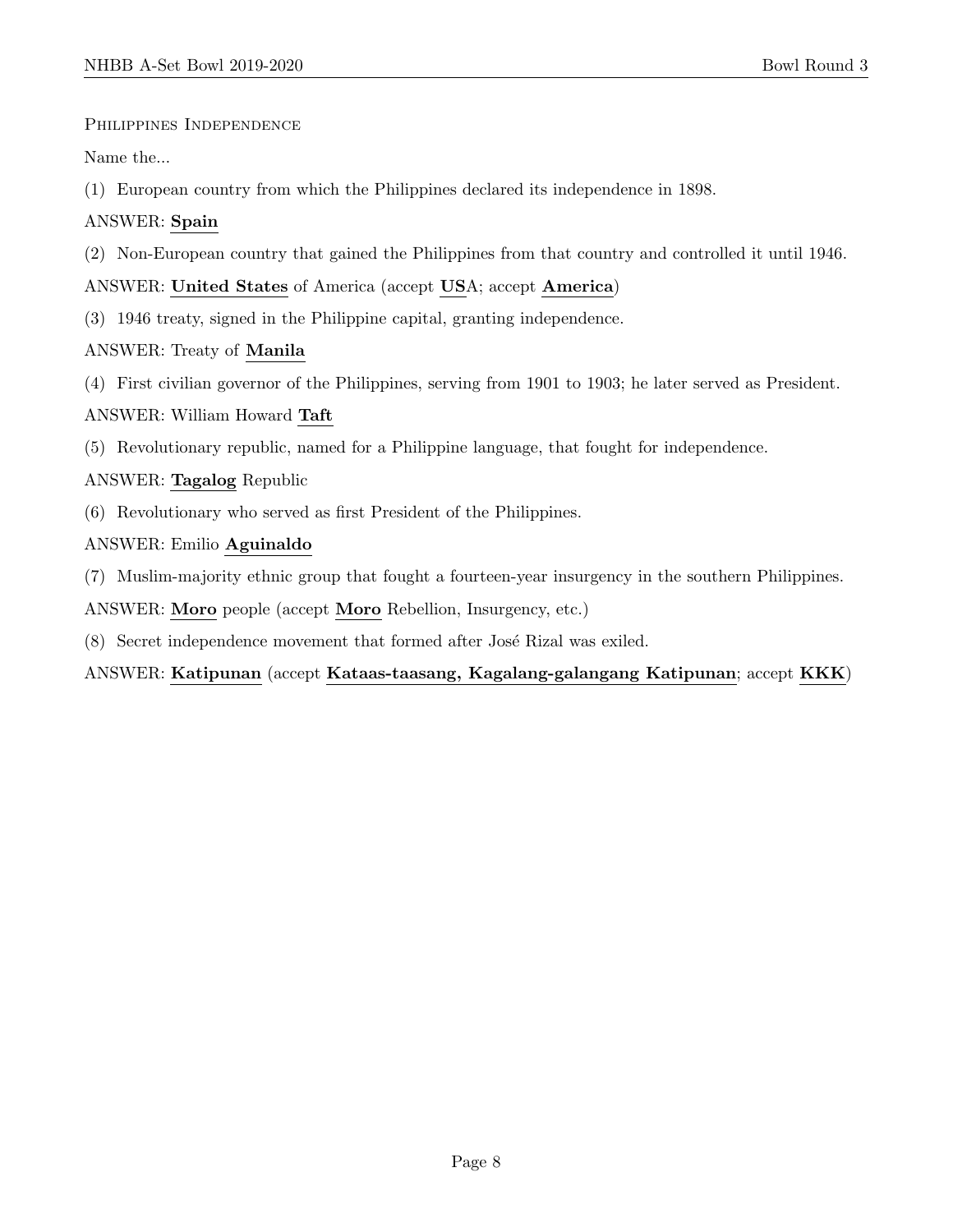# Fourth Quarter

(1) According to legend, because a ruler of this empire asked for the head of the Maharaja of Zabag, the ruler's head was instead taken by the Maharaja. Rajendra Chola helped this empire defeat the Tambralinga Kingdom and the Srivijayas in the  $(+)$  11th century. The Baphuon temple and Baray water resevoirs were built by this empire. The diplomat Zhou Daguan was sent to this empire, traveling through (\*) Tonle Sap lake. Several kings named Jayavarman ruled, for ten points, what empire that built Angkor Wat in what is now Cambodia?

# ANSWER: Khmer Empire

(2) This group was criticized for employing the Gehlen Organization in launching Operation Bohemia, where a Czech detonator was successfully secured. This group's leader, William Colby, helped compile a set of documents known as the "Family Jewels" that detailed their (+) assassination efforts. Carlos Armas was supported by this group during Operation PBSUCCESS, in which the United Fruit Company convinced this group to  $(*)$  launch a coup d'etat in Guatemala. Allen Dulles once led, for ten points, what American foreign intelligence service?

# ANSWER: Central Intelligence Agency (or CIA)

(3) Clement VII contradicted Catholic canon law by mourning the sack of Rome with one of these objects, creating a fashion that lasted for successive popes. Grace Bedell suggested the use of this object. Walter Hawkins published an 1845 paper about a  $(+)$  tax on these objects, for which a token was given after the tax was paid. Flemish painter Anthony (\*) van Dyck popularized a style of this fashion, and Peter the Great passed a tax on boyars who chose to wear them. For ten points, name this fashion choice that Abraham Lincoln was inspired to adopt because "all the ladies like whiskers."

ANSWER: beards (accept facial hair in general, but do not accept mustache; prompt on "van Dyck" after "Flemish" is read)

(4) This philosopher, who described a compound of matter and form which he termed hylomorphism, divided tragic theater into elements such as opsis, mythos, and ethos in what is believed to be the first work of  $(+)$  literary theory. This philosopher fled Athens in 323 BC after the death of his patron king.  $(*)$  Poetics, Metaphysics, and the Nicomachean Ethics were written by, for ten points, what Greek philosopher, a student of Plato who tutored Alexander the Great?

# ANSWER: Aristotle

(5) A film produced during this war depicts a leader who is jailed by Marcas the blacksmith. The Hello Girls operated in this war, as did the farmerettes. During this war, a mysterious explosion that was suspected to be sabotage occurred at  $(+)$  Black Tom Island. Charles Lathrop Pack ran a War Garden Commission in this war, for which "wheatless Wednesdays" and "meatless Tuesdays" were created. The (\*) Zimmerman Telegram helped push the U.S. to declare war in, for ten points, what war in which the lost propaganda film The Kaiser, the Beast of Berlin was produced?

# ANSWER: World War I